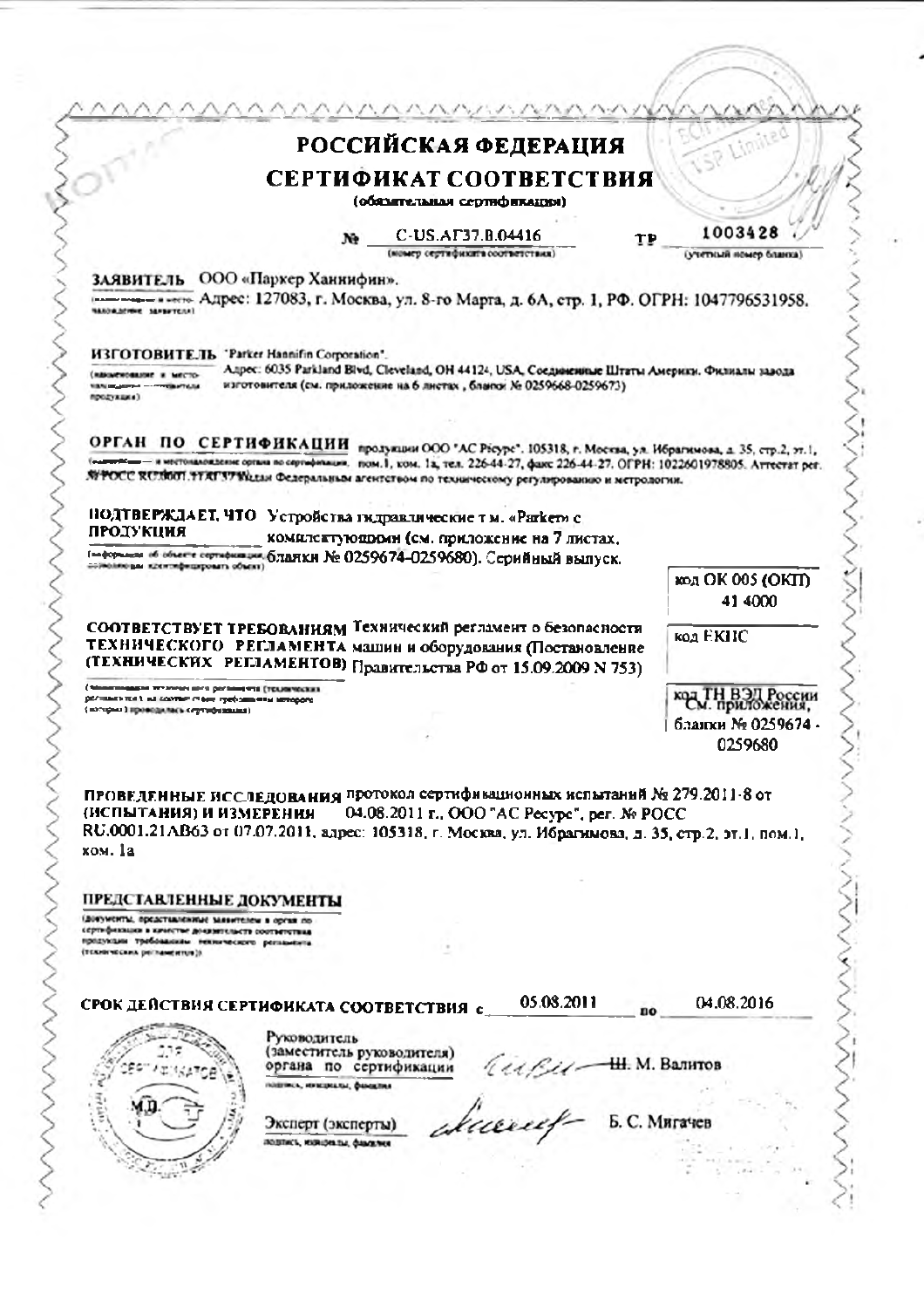**ПРИЛОЖЕНИЕ** 

**К СЕРТИФИКАТУ СООТВЕТСТВИЯ № С-US.AГ37.B.04416** 

(обятательная сертификация)

0259668 **TP** (учетный номер блажка)

#### Перечень предприятий-маготовителей продукции, на которую (испространяется действие сертификата соответствия, входящих в состав трансиациональной компании

| Полное наименование презприятия-им отовителя.                      | Адрес (место нахождения)                                                               |
|--------------------------------------------------------------------|----------------------------------------------------------------------------------------|
| Parker Hann:fin Gear Pump Division                                 | 2701 Interioch Drive, Youngstown, Ohio 44509, USA                                      |
| Patker Hannifin Corporation, Filtration Division                   | 16810 Fulton County Road 2, Ohio, 43540 Mctamora, USA                                  |
| Parker Hannifin Corporation                                        | Industrial Hose Division.<br>17295 Foltz Industr, Parkway, Strongsville, OH 44149, USA |
| Parket Hannifin Pneumatic Division, North America                  | 8676 East M-89, Richland, M1 49083-0901 USA                                            |
| Patker Hannifin Hose Products Division                             | 30240 Lakeland Blvd, Wickliffe, OH 44092-1797 USA                                      |
| Patker Hannifin, Parflex Division.                                 | 300 N. Freedom Street Ravenna, OH 44266 USA                                            |
| Parker Hannifin Quick Coupling Division                            | 8145 Lewis Raad Minneapolis, MN 55427-4483 USA                                         |
| Parker Hannifin Tube Fittings Division                             | 3885 Gateway Blvd Columbus, OH 43228-9698 USA                                          |
| Parker Hannifin Hydraulic Pump/Motor Division                      | 2745 Snapps Ferry Road P. O. Box 1790 Greeneville, TN<br>37744-1790 LSA                |
| Patker Hannifin Corporation, Racor Division                        | 3400 Finch Road P.O. Box 3208 Modesto, CA 95353 USA                                    |
| Parker Hannahn Corporation, Hydraulic Pump Division                | 14249 Industral Parkway Marysville, Ohio 43040 USA                                     |
| Parker Hannifin Corporation, Filtration and Separation<br>Division | 4711 Hollins Ferry Road, Suite 112 Baltimore, MD                                       |
| Patker Hannifin Oildyne Division North America                     | 5520 North Highway 169 Minneapolis, MN 55428-3602 USA                                  |
| Parker Titan                                                       | 11121 Garfield Avenue, South Gate.<br><b>CA 90280 USA</b>                              |
| Patker Hansifin Precision Fluidies Division.                       | 26 Clinton Dr., Unit 103, Hollis, NH 03049 USA<br>Pine Brook, NJ 07058, USA            |
| Parker Hannifin Corporation, Pneumatic Division North<br>America   | 135 Ouadral Erive, Wadsworth, OH 44281, USA                                            |
| Parker Hannifin Corporation, Electromechanical<br>Automation       | 5500 Business Park Drive, Robnert Park, CA 94928, USA                                  |
| Parker Hanaifin Industrial Division                                | 242 Neck Road, P.O. Box 8223 Haverhill, MA 01835-0723                                  |
| Parker Energy Products Division                                    | 11151 Cash Read/Stafford, TX 77477                                                     |
| Patker Hannifin Corporation Electromechanical<br>Automation        | NA5500 Business Park Drive Rohnert Park, CA 94928                                      |



Руководитель (заместитель руководителя)<br>органа по сертификации подписк, влиднить, флад на

 $101/34$ room<br>luuxif

Ш. М. Валитов

Эксперт (эксперты) подпост, мощникам, финалах

Б. С. Мигачея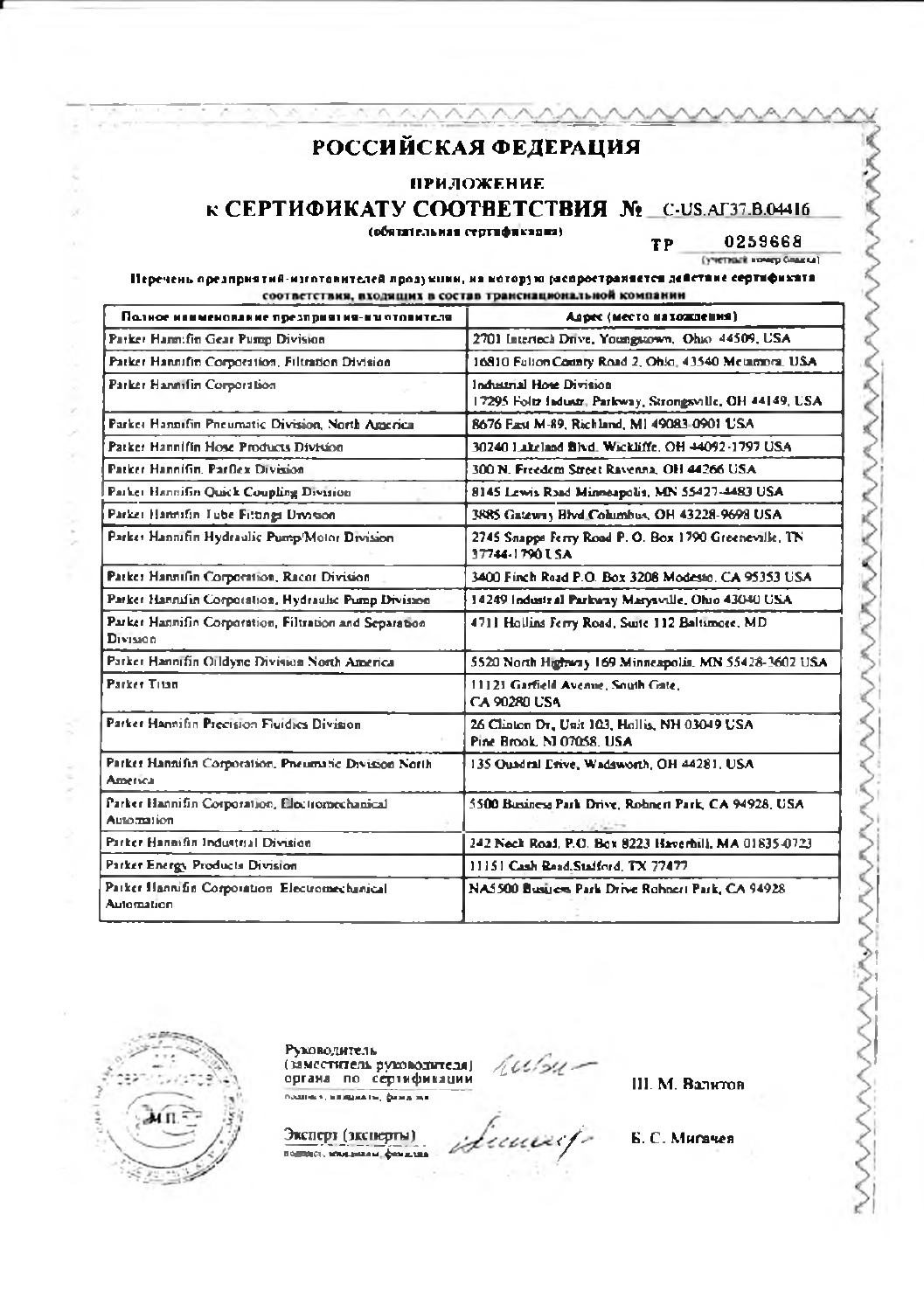#### **ПРИЛОЖЕНИЕ**

### К СЕРТИФИКАТУ СООТВЕТСТВИЯ № С-US.AГ37.B.04416

(обязательная сертификация)

0259669 (учетный номер бланка)

Ş

MAMMANA

Ş

TP

Перечень предприятий-изготовителей продукции, на которую распространяется действие сертификата соответствия, входящих в состав транснациональной компании

| Полное наименование презправтия-им отовителя                                   | Апрес (место нялождения)                                                                                                    |
|--------------------------------------------------------------------------------|-----------------------------------------------------------------------------------------------------------------------------|
| Parker Hannifin Gear Pump Division                                             | 101 Canterbury road, Kings Mountain, NC 28086                                                                               |
| Parker-Ermeto GrnhH                                                            | BadenerStrasse 12, Postfach 113, A-2700 Wiener Neustadt.<br><b>Austria</b>                                                  |
| Patker Origa Pneumatik GmbH                                                    | Dr. Alexander-Schlirf-Strasse 12 2700 Wr. Neustadt, Austria                                                                 |
| Parker Hannifin Manufacturing France S A.S.                                    | 12 Industriestrabe 4700 Eupen, Belgium                                                                                      |
| Patker Hannifin Belaix SPRE                                                    | Les Portes de l'Europe Avenue Robert Schuman, 82<br>1400 Nivelles, Belgium                                                  |
| Parker Hannifin Mamufacturing Ltd.                                             | Churwell Vale, Shaw Cross Business Park.<br>Dewsbury, West Yorkshire WF 12 7RD. United Kingdom                              |
| Patker Hannifin Mamufacturing Ltd.                                             | CMC Brunel Way, Thetford, Norfolk 1P24 3RT, England                                                                         |
| Parket Hannifin Mamufacturing Ltd., Fluid Connector<br>Products Division       | Haydock Park Road, Dethyl, DE24 8JA, England                                                                                |
| Patker Hannifin Mamufacturing Ltd. Instrumentation<br><b>Products Division</b> | Riverside Road, Barnstaple, Devon EX31 INP, England                                                                         |
| Patker Hannifin Mamufacturing Ltd.                                             | SSD Drives Division Europe New Courtwick Lane,<br>Littlehampton, West Sussex BN17 7RZ, United Kingdom                       |
| Parker Hannifin Mamufacturing Ltd.                                             | <b>DH</b> Industrial Division<br>Dukesway, Team Valley Trading Estate, Gateshead.<br>Tyne and Wear, NE11 0PZ United Kingdom |
| Parker Hannifin Mumufacturing Ltd.                                             | <b>DH Process Division.</b><br>Dutham Road, Birtley, Co. Durham<br>DH3 2SF United Kingdom                                   |
| Parker Hannifin Mamufacturing Ltd.                                             | Hydraulic Cartridge Systems.<br>Blacksell 1 and Crewkerne, Somerset,<br>TA 18 SLL, United Kungdom                           |
| Parker Hannifin Mamufacturing Ltd.                                             | Cortonwood Drive,<br>Brazipton, Barnsley, South Yorkshire,<br>S73 OUF, United Kingdom                                       |
| Parker Hannifin Mamufacturing 12d.                                             | domnick bustes Process Drvision.<br>Process Division, Orgreave Lane, Handsworth, Sheffield<br>S 13 9NZ, United Kingdom      |



Руководитель (заместитель руководителя)<br>органа по сертификации

Ш. М. Валитов

Эксперт (эксперты) DOGENCH, MINESKANN, COMMUNIS

Lucius - B.C. Murayes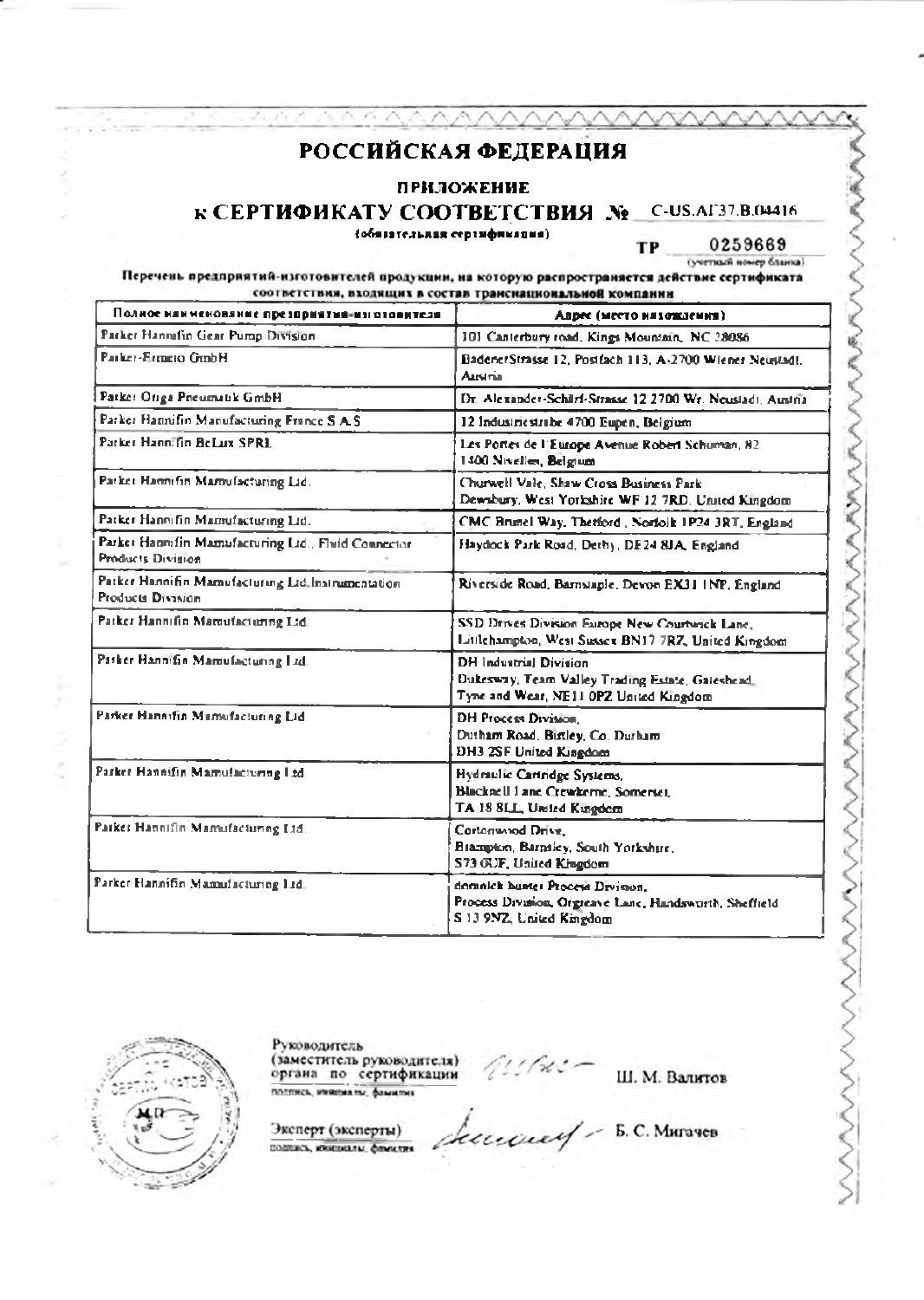**ПРИЛОЖЕНИЕ** 

# **к СЕРТИФИКАТУ СООТВЕТСТВИЯ № С-US.AГ37.B.04116**

(обязательная сертификация)

0259670 (yernadi warp fitumi)

TP

#### Перечень предпринтий-изготовителей продукции, на которую распространнется действие сертификата соответствия, входящих в состав транснациональной компании

| Полное наименование предприятия-изготовителя           | Адрес (место из хождения)                                                                               |
|--------------------------------------------------------|---------------------------------------------------------------------------------------------------------|
| Parker Hannifin Manufacturing Germany<br>Grabh & Co.KG | Pump & Motor Division, Neefestrasse 96, D-09116, Chemnitz                                               |
| Parker Hannifin Manufacturing Germany GmbH & Co.KG     | Cylinders Europe.<br>Delmenhorster Str. 10, D-50735, Koeln.                                             |
| Parker Hannifin Manufacturing Germany GmbH & Co.KG.    | <b>Electromechanical Division</b><br>EDM/Hauser, Robert Bosch Strasse 22,<br>77656 Offenburg, Germany   |
| Parker Hannifin Manufacturing Germany GmhH & Co.KG     | Fluid Connector Products Division<br>Postfach 1120, Freihen-vom-Stein-Strasse<br>D-35325 Mucke, Germany |
| Parker Hannifin Manufacturing Germany GmbH & Co.KG     | Hydraulic Controls Division<br>Gutenbergstrasse 38, E-41564 Kaarst, Germany                             |
| Patker Hannifin Manufacturing Germany GmbH & Co.KG.    | Polyficx Division<br>An der Tuchbleiche 4.<br>D 68623 Lampertheim (Huttenfeld), Germany                 |
| Patker Hannifin Manufacturing Germany GmbH & Co.KG     | Pradifa-Packing Division<br>Postach 1641, Amold-lager Str.1,<br>D-74321 Birtigheim-Basingen, Germany    |
| Parker Hannifin Manufacturing Germany GmbH & Co.KG     | Seal Group Europe O-Ring Division<br>Stuifenstrasse 55.D-74385 Pleidelsheim, Germany                    |
| Parker Hannifin Manufacturing Germany GmbH & Co.KG     | Tube Fitting Division Am Metallwerk 9, D-33652 Bielefeld,<br>Germany.                                   |
| Parket Hannifin Manufacturing Germany GmbH & Co.KG     | Cylinder Oparation<br>Dresdener Str. 115, 09526 Geringswalde, Germany                                   |
| Patker Hannifin Manufacturing Germany GmbH & Co.KG     | Zander-Hirosa Division<br>ImTeelbruch 118, 45219 Essen, Germany                                         |
| Patker Hannifin Manufacturing Germany GmbH & Co.KG     | Daimlersis, 7 - 71735, Eberdingen-Nussdorf, Germany                                                     |
| Parker Hannifin Manufacturing Germany GmbH & Co.KG     | Postfach 1641, 74306 Bieringheim-Bissingen, Germany                                                     |
| Parker Hannifin Manufacturing Germany GmbH & Co. KG    | Freiherr-von-Stein-Str.<br>35322 Muecke, Germany                                                        |
| Parker Hannifin Manufacturing Germany GrobH & Co. KG   | O-Ring Division Europe,<br>Postfach 40, 74383 Pleidelsheim, Germany.                                    |



Руководитель (заместитель руководителя)<br>органа по сертификации полянсь, инициалы, фамилия

Эксперт (эксперты) подпись, инициалы, финксии

linaus

tuber

Б. С. Мигачев

Ш. М. Валитов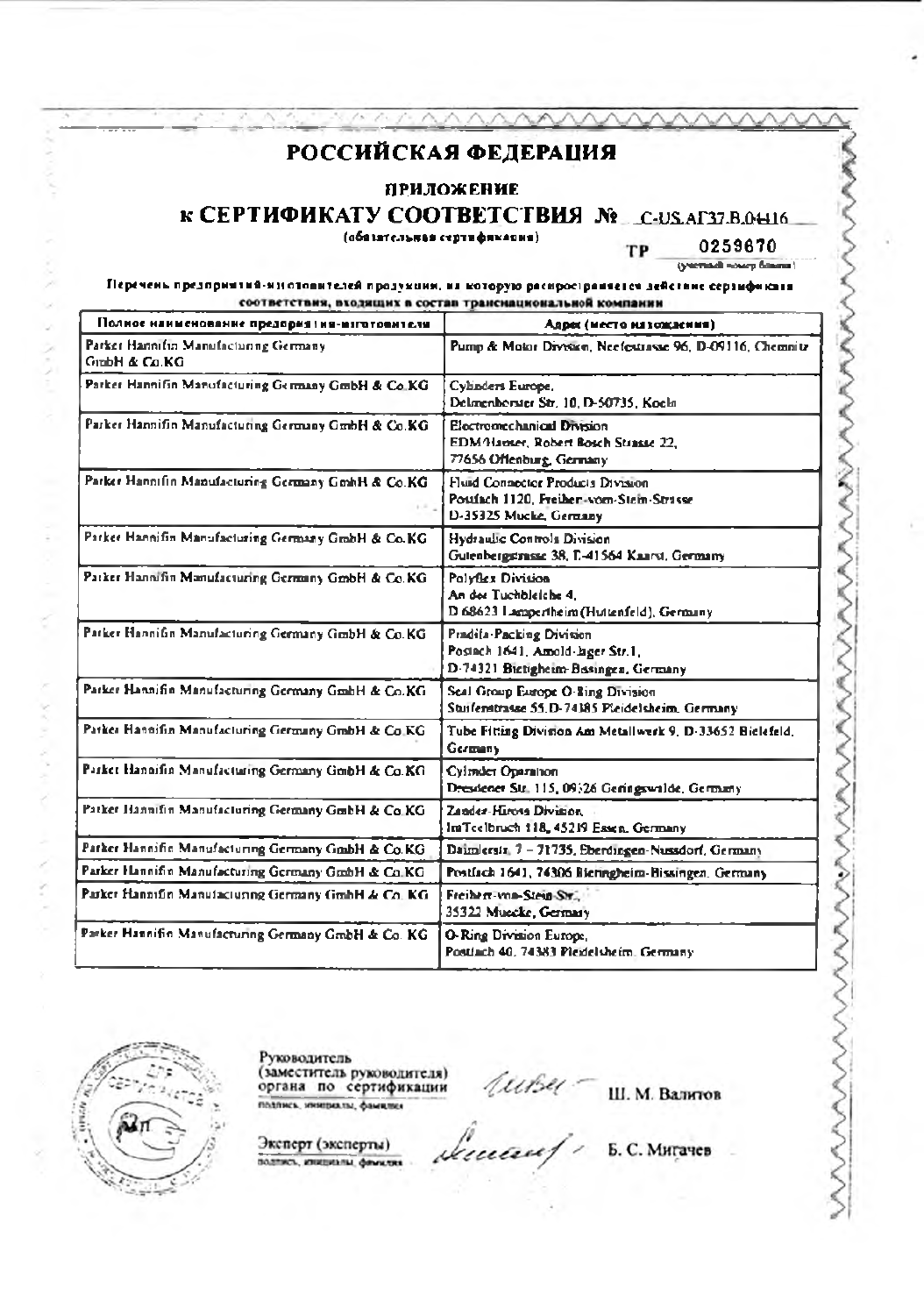#### ПРИЛОЖЕНИЕ

### к СЕРТИФИКАТУ COOTBETCTBИЯ No C-US.AГ37.B.04416

(обязнаельная сертификация).

0259671 TP. (years and a new p-filter at )

#### Перечень презирнатий-мистопителей продукции, на которую распространяется действие сертификата соответствия, входящих в состав трансизивоивльной компании

| Полное наименование предприятия-пы отопителя           | Алрес (место нахожнания)                                                                        |
|--------------------------------------------------------|-------------------------------------------------------------------------------------------------|
| Parker Hannifin Manufacturing Germany.<br>GmbH & Co.KG | Preumatis Division Europe - ORIGA<br>Industriese 8, 70794 Filderstadt, Germany                  |
| Parker Hannifin India Pvt. Ltd.                        | Plot No. EL 26, TTC Indi Area<br>Mahape, Navi Mambai 400 709, India                             |
| Parker Hannifin S.r.L. Climate & Industrial Control    | Via Enrico Fermi, 5, 20060 Gessate, (MI) Italy                                                  |
| Parker ITR s.r.l., Hose Production Division.           | Via GB Pirelli, 6, 22070 Ventuno (CO), Jtaly.                                                   |
| Parker ITR v.r.l.                                      | <b>Hose Production Division</b><br>Via GB Pirelli, 6, 22070 Veniano (CO), Italy                 |
| Parker Hannifin s.r.l.                                 | Via Carducci 11<br>21010 Arsago, Seprio (VA), Italy                                             |
| Parker Hannifin s.r.l.                                 | Hendquarters, Sales & Service Cenre Italy                                                       |
| Pather Hannifin Manufacturing Germany GmbH & Co KG     | Hiross-Zander Division,<br>Sirada Zona Industriale, 17.<br>35020 S. Angelo di Piove (PD), Italy |
| Parker Hannifin Srl. SSD SBC                           | Via Gounod, 1, 20092 Ciniselli<br>Baltamo, MI, Italy.                                           |
| Parker Hannifin España SA                              | P.O. Box No. 74C/ Estaciones, 8 - P.I. Las Monjas28850.<br>Torrejón de Ardoz (Madrid)Spain      |
| Patker Hannifin Inc.,                                  | 4635 Durham Road, S.P.O.<br>Box 158 Grimsby Ontario L3M 4G4 Canada                              |
| Parker Hannifin Fluid Power Systems and Comp. CO 11d.  | 280 YunQiao Road, JianQiao Export Processing Zone<br>Shanbar 201206 China.                      |
| Parket Hannifin GmbH, Hirots-Zander Division           | Strada Zena Industriale, 17.<br>35020 S. Angelo di Piove (PD), Italy                            |
| Parker Hannifin de Mexico Fluid Connectors Division    | Antiguo Camino a San, Loienzo N338, Zona Industrial Toluca<br>Estado de Mexico, Mexico          |



Руководитель (заместитель руководителя)<br>органа по сертификации подпись, инициалы, фанилия

Ш. М. Валитов

incent.

Эксперт (эксперты) DOLTINCS, SOUGHARM, ORWANDS Б. С. Мигачев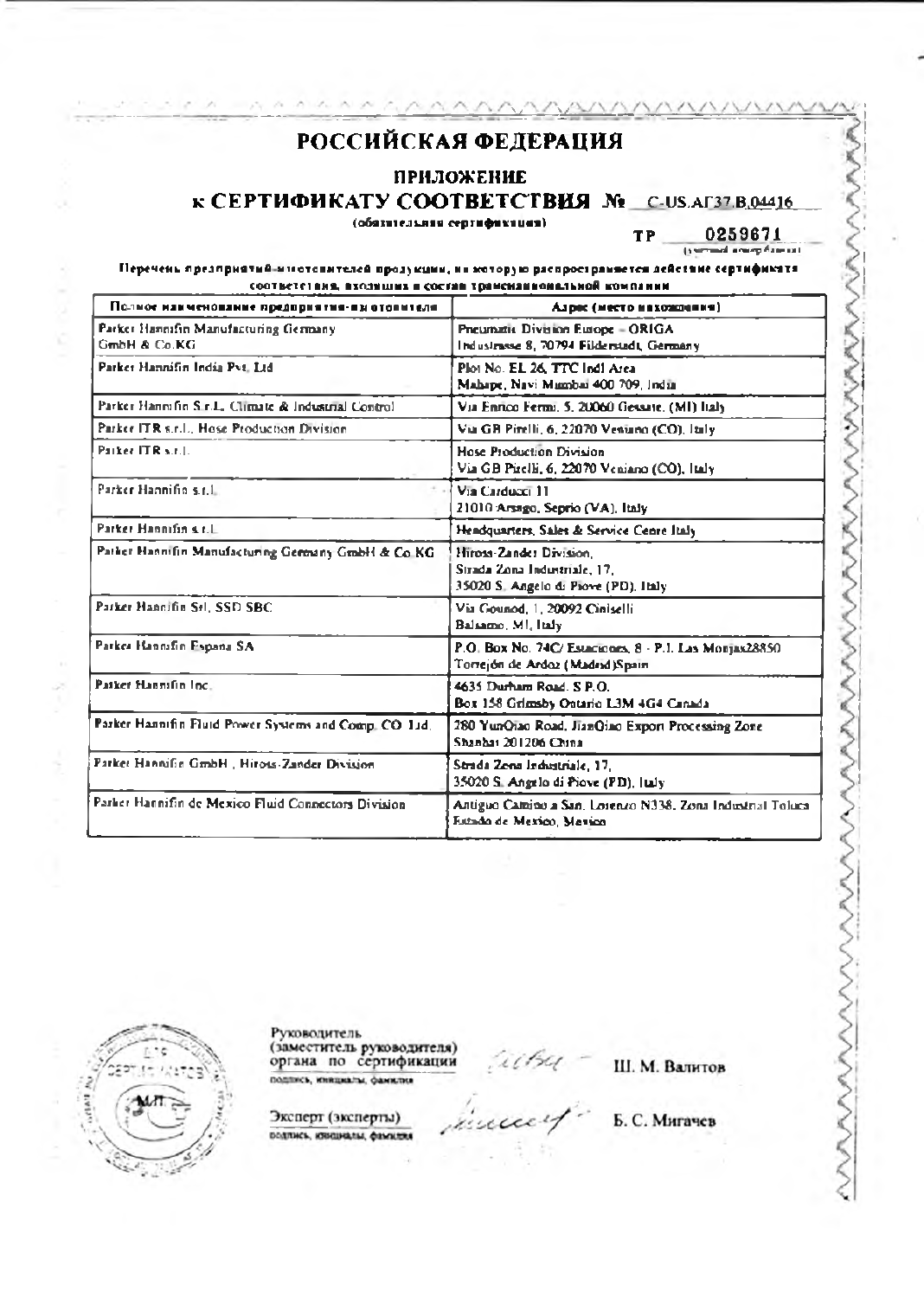### **ПРИЛОЖЕНИЕ**

# к СЕРТИФИКАТУ СООТВЕТСТВИЯ № C-US.AГ37.B.04416

(обвентельная сертификация)

0259672 TP. (учетный момер ближки)

#### Перечень предприятий-изготовителей продукции, на которую распространнется действие сертификата соответствия, входящих в состав трансиациональной компании

| Полное наименование предприятия-изготовителя       | Адрес (место назожаемия)                                                                                      |
|----------------------------------------------------|---------------------------------------------------------------------------------------------------------------|
| Parker Hannifin B.V.                               | Stieltjesweg &<br>827 BV Arnhem. The Netherlands                                                              |
| Parket Hannifin B.V.                               | Nijverheidsweg 1,<br>3341 LJ Hendrik-Ido-Ambacht, The Netherlands                                             |
| Parker Polyflex B.V.                               | Van Maasdijlweg 2<br>PO Box 240 7600 AE Almelo, The Netherlands                                               |
| Parker Preumatic B.V.                              | Nijverheidsing 1, Posthus 60<br>3340 AB Hendrikldo Ambacht, The Netherlands                                   |
| Parker Filtration and Separation BV                | Oude Kerkstriat, 4, 4870 AG Etten-Leur, The Netherlands                                                       |
| Parker Hannifin Scanrope, Fnergy Products Division | Banclakken, 38, Norway                                                                                        |
| Pasker Hannifin Sp.2 00                            | Ul. Stargardzka 5, 54-156 Wroclaw, Poland                                                                     |
| Parket Hannifin Taiwan Co., Ltd.                   | No. 40, Wuchiuan 3rd Road, Wuku Industrial Park<br>Taipei County, Taiwan 248, R.O.C.                          |
| Patker Hannifin Oy                                 | Fine-Filter Draising<br>FIN-31700, Uriala AS, Finland                                                         |
| Parker Hannifin Manufacturing France SAS           | 14 route du Bais Blanc - BP 539.<br>18105 VierzonCedex-France                                                 |
| Parket Hannifin Manufacturing France SAS           | 17 rise des Buchiffons,<br>BP 524 Ville-La-Grund, 74112 Annemasse, Cedex, France                              |
| Parker Hannifln Manufacturing France SAS           | 2one industrielle "Est"-B.P.49.<br>F-67160 Wissumbourg, France                                                |
| Parker Hannifin Manufacturing France SAS           | Etablissement de Dijon,<br>8 Avenue du Lac BP 30749.<br>21007 Dijon Cedex, France                             |
| Parker Hannifin Manufacturing France SAS           | Division Pacumatique<br>Rue Henri Beoguerel, Pared'activites de la Foret BP 3124<br>27031 Evreux Codex France |
| Parker Hannifin Manufacturing France SAS           | Fluid System Connectors Division Europe<br>74 Roc De Paris CS 46911.<br>35069 Rennes Codex, France            |
| Parker Hannifin n.n.o.                             | Dopravalai 72:, 184 00 Prague 8, Czech Republic                                                               |
| Parker Hannifin s.r.o.                             | Dolni 1415, 43001 Chomutov, Czech Republic                                                                    |



ŝ

**ANTIN** 

**NATION** 

Руководитель<br>(заместитель руководителя)<br>органа по сертификации подпись, инициалы, фамклия

Эксперт (эксперты) DOUTHCH, INNESSEATIN, QUINKERS

Aucel - III. M. Barnros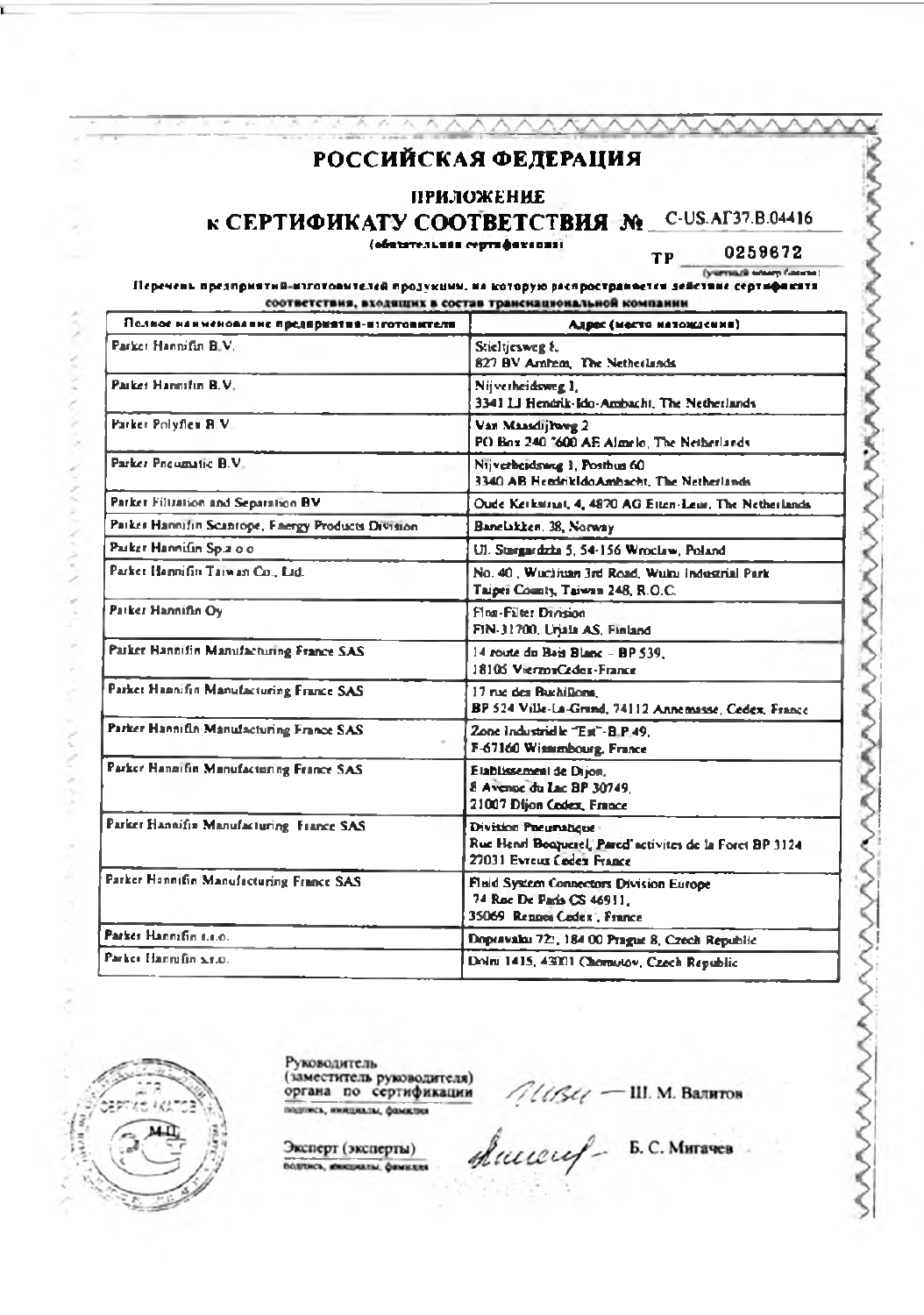### **ПРИЛОЖЕНИЕ**

# **К СЕРТИФИКАТУ СООТВЕТСТВИЯ № C-US-AГ37.B.04416**

#### (обизательная сертификации)

0259673 TP (учетный номер бланка)

Перечень предприятий-изготовителей продукции, на которую распространяется действие сертификата соответствия, входящих в состав трансиациональной компании

| Полное наименование предприятия-изготовителя | Адрес (место нахождения)                                                            |
|----------------------------------------------|-------------------------------------------------------------------------------------|
| Parker Lucifet S.A.                          | P.O. Box 1456, 16, Ch. Du Fog-de-Cruseilles<br>CH-1227 Carouge, Geneva, Switzerland |
| Patker Hannifin AG 2UG                       | Aegeristrasse 66, 6300 Zug, Switzerland                                             |
| Parker Hannifin Europe Sarl Luxembourg       | La Tuiliere 6, CH 1163, Etoy, Switzeland                                            |
| Parker Hannifin AB Preumatic Division.       | Box 110, Kailin AS Vagen 19, S-52323 Ulricehann, Sweden                             |
| Parker Hannifin AR Mobile Controls Division  | Almenasvagen 22, S-501-78, Boras, Sweden                                            |
| Parket Hannifin AB Pneumatic Division Sweden | Osterangsgatan 6, SE-521 34, Falkoping, Sweden                                      |
| Patker Hannifin Ltd.                         | 902 Yeosam Bidg, 648-23 Yeoksam-Dong<br>Kangnam-ku, Seoul, Korea 135-080            |
| Parker Hannifin Japan Lid:                   | Shibakoen 32 Mori Bldg 41, 3-4-30<br>Shibakoen, Manato-Ku, Tokyo 105-0011, Japan    |

ь

Руководитель (заместитель руководителя)<br>органа по сертификации подпись, инициалы, фамилия

Misu-<br>ducae f

 $-7.2.7$ 

Ш. М. Валитов

Эксперт (эксперты) подпись, инжением, фамилии

Б. С. Мигачев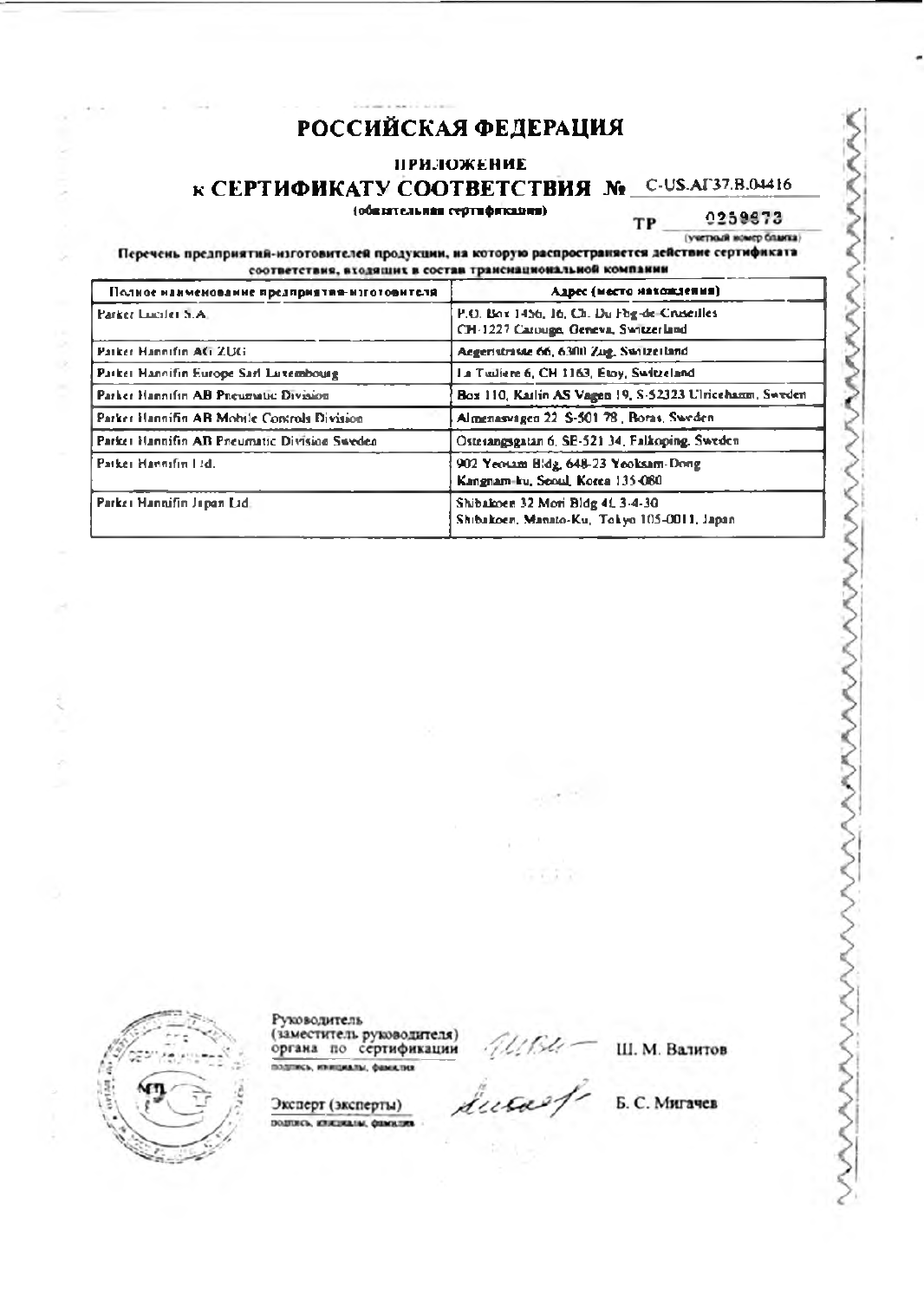1 8 70 25 70

Sept.

**Arrest** 

CALIFACTOR

**CONVICTION** 

#### **ПРИЛОЖЕНИЕ**

к СЕРТИФИКАТУ СООТВЕТСТВИЯ N C-US.AГ37.B.04416

(обязательная сертификация)

0259674 TP (учетный номер бланка)

Перечень продукции, на которую распространяется действие сертификата соответствия

| кол ОК 005 (OKfI)    | Наименование, типы, марки, модели                                                                                                                                                      | Обозначение документации.        |
|----------------------|----------------------------------------------------------------------------------------------------------------------------------------------------------------------------------------|----------------------------------|
| код ТН ВЭД России    | однородной продужини, составные части<br>взделия или комплекса                                                                                                                         | по которой выпускается продукция |
| 41 4000              | Устройства гидравлические т.м. «Parker» с<br><b>КОМПЛЕКТУЮЩИМИ:</b>                                                                                                                    |                                  |
| 8412 21 800 8        | Гидроцилиндры                                                                                                                                                                          |                                  |
| 8412 29 810 9        | Гидродингатели                                                                                                                                                                         |                                  |
| 8412 90 800 0        | Записные части для двигателей                                                                                                                                                          |                                  |
| <b>BATT SO 610 D</b> | Насосы гидравлические различими типов.<br>Аксимльно-поршвеные, развильно-<br>поршиевые, инестеренные, пластиячатые.<br>героториме                                                      |                                  |
| 8413 60 310 0        |                                                                                                                                                                                        |                                  |
| 8413 60 610 0        |                                                                                                                                                                                        |                                  |
| 8413910009           | Запчасти дав гидронасосов : корпус,<br>поданилими, регулятор давления, делитель<br>потова, картрила качающего узла, ваз.<br>поршень, распределительная шайба,<br>утілотнительны піайба |                                  |
| 8421 29 000 9        | Фильтры гидраалические<br>Фильтрующие агрегаты и установки<br>Модульные фильтры сменные                                                                                                |                                  |
| 8421 22 000 0        | Фильтр для манитков (пишевых жидкостей).                                                                                                                                               |                                  |
| R421 23 000 9        | Фильтры топливные                                                                                                                                                                      |                                  |
| 8421 99 000 8        | Запчасти для фильтров - набор капремонта,<br>датчик масла, корпус, прибор контроля<br>шелостности состояния модульных фильтров                                                         |                                  |
| 8419899890           | Охладители воды, воздуха с лоздушимм.<br>ВОЛЯНЫМ ОХЛЮКОСНИЕМ С ЗАПАСНЫМИ ЧАСТЯМИ                                                                                                       |                                  |

Руководитель (заместитель руководителя)<br>органа по сертификации **ROSINKOL** 80 **SERVICE CONTROL** 

Ш. М. Валитов

Эксперт (эксперты) подпись, изнаниями, фимител

deceased. Б. С. Мигачев

 $141540$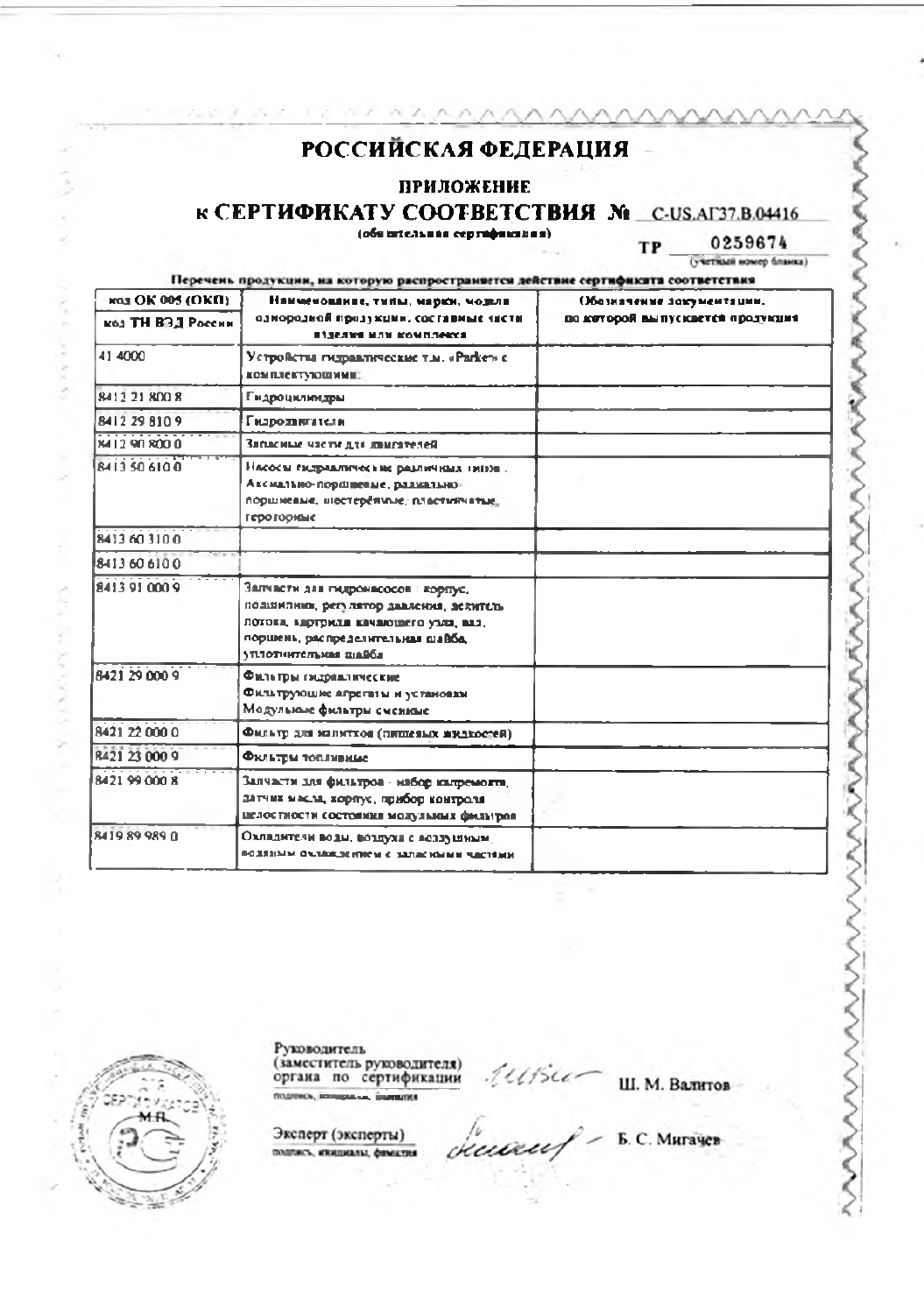### пеиложение

к СЕРТИФИКАТУ СООТВЕТСТВИЯ № C-US.AГ37.B.04416

**NetWARK** 

(обязательная сертяфикация).

 $0259675$ TP.

Перечень продукции, на которую распространяется действие сертификата соответствия

| KOJ OK 005 (OKII)<br>кол ТИ ВЗЛ России | Наименование, типы, марки, молели<br>однородной продукции, составлые части                                                                                                                                                                                                                                                                                                                                                                                                                                                                                                                                                                                                                                                                                                                                                                                                                                               | Обозначение документвции,<br>по которой выпусквется продукция |
|----------------------------------------|--------------------------------------------------------------------------------------------------------------------------------------------------------------------------------------------------------------------------------------------------------------------------------------------------------------------------------------------------------------------------------------------------------------------------------------------------------------------------------------------------------------------------------------------------------------------------------------------------------------------------------------------------------------------------------------------------------------------------------------------------------------------------------------------------------------------------------------------------------------------------------------------------------------------------|---------------------------------------------------------------|
|                                        | ИМСЛИИ ИЛИ КОМПЛЕКСИ                                                                                                                                                                                                                                                                                                                                                                                                                                                                                                                                                                                                                                                                                                                                                                                                                                                                                                     |                                                               |
| 41 4000                                |                                                                                                                                                                                                                                                                                                                                                                                                                                                                                                                                                                                                                                                                                                                                                                                                                                                                                                                          |                                                               |
|                                        | Запленые части – сервисные наборы, фильтры,<br>фильтрующие здементы, клапаны, в том<br>числе электромагиятикые, пластиковые<br>стальные, компрессор, вентилятор,<br>пантитель, датчины температуры и давлення,<br>сепаратор, водиной насос, плоское резиновое<br>уплоотнение, уплотингельное кольцо из<br>мягкой резион, магреватель, теплообмениях,<br>манометр, контактор, кондесатортводчик,<br>устройство управления, предохранители,<br>переходины, фильтр-глушитель, вдеорбент,<br>вакуумный насос, датчик точки росы,<br>фильтры-глушители, соленовеные клатаюм,<br>редукторы давления, кадибровочища<br>переключатель, термостит, засыпная сыкость<br>для наполнителей, изборы дессиканта, набор-<br>вспомогательного клапана в сборе, набор<br>таймерного устройства писамозлектрический,<br>продувочный набор, влагометр,<br>электромагютина мембрана, электронная<br>панель, набор нагревателя, адсорбционный |                                                               |
|                                        | элемент, шаровый краи, крезления                                                                                                                                                                                                                                                                                                                                                                                                                                                                                                                                                                                                                                                                                                                                                                                                                                                                                         |                                                               |
| 8421.39.900.0                          | Водо-масляные сепараторы (взитостделители)<br>С ОТСТОЙНИХОМ И СЕГОДАТОВЫ ЭМУЛЬСИЙ                                                                                                                                                                                                                                                                                                                                                                                                                                                                                                                                                                                                                                                                                                                                                                                                                                        |                                                               |
| 8418 69 000 9                          | Теплообменник, чилер                                                                                                                                                                                                                                                                                                                                                                                                                                                                                                                                                                                                                                                                                                                                                                                                                                                                                                     |                                                               |
| 8479 89 970 9                          | Аккумуляторы гидравлическяе                                                                                                                                                                                                                                                                                                                                                                                                                                                                                                                                                                                                                                                                                                                                                                                                                                                                                              |                                                               |
| 8481 10 990 0                          | Распределители, вентили, клатаны различных<br><b>210000 M</b><br><b>13 RY &amp;C TH &amp; HOOK</b>                                                                                                                                                                                                                                                                                                                                                                                                                                                                                                                                                                                                                                                                                                                                                                                                                       |                                                               |
| 8481-20100.9                           |                                                                                                                                                                                                                                                                                                                                                                                                                                                                                                                                                                                                                                                                                                                                                                                                                                                                                                                          |                                                               |
| 8481 80 591 0                          | Регулятор давления                                                                                                                                                                                                                                                                                                                                                                                                                                                                                                                                                                                                                                                                                                                                                                                                                                                                                                       |                                                               |
| 8481 90 000 0                          |                                                                                                                                                                                                                                                                                                                                                                                                                                                                                                                                                                                                                                                                                                                                                                                                                                                                                                                          |                                                               |

Руководитель<br>(заместитель руководителя)<br>органа по сертификации подпись, инициалы, фамилия

Эксперт (эксперты) подпись, инжаналы, фанктин AUPLE III. M. Bannros

Secure - B.C. MATTREB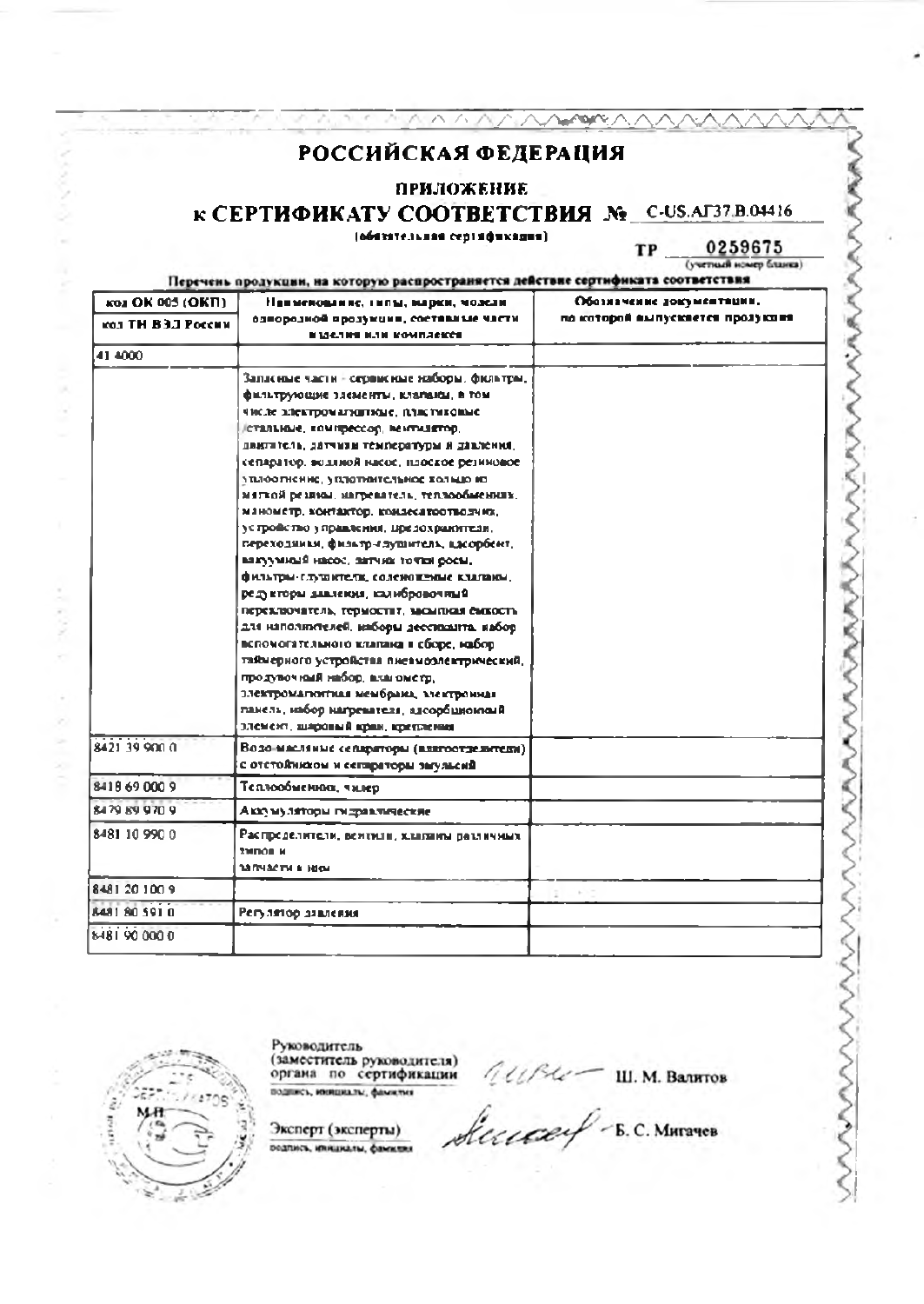### **ПРИЛОЖЕНИЕ**

к СЕРТИФИКАТУ СООТВЕТСТВИЯ № C-USAГ37.B 04416

(обязательная сертафикация)

0259676 (учетный номер бланка)

**TP** 

Перечень продукции, на которую распространяется действие сертификата соответствия

| K03 OK 005 (OKII) | Намменование, типы, марки, модели<br>Обозначение документации.                                                                                                                               |                                  |
|-------------------|----------------------------------------------------------------------------------------------------------------------------------------------------------------------------------------------|----------------------------------|
| код ТН ВЭД России | однородной продукции, составные «летя<br>изделия или комплекса                                                                                                                               | по которой выпускиется продукция |
| 41,4000           |                                                                                                                                                                                              |                                  |
| 8539.90.990.0     | Джойстики для управления распределителями<br>И КЛЯГИМАМ                                                                                                                                      |                                  |
| 9032 81 000 9     | Электронные модули управления кланимии                                                                                                                                                       |                                  |
| 8504.50.950.0     | Катушки нидуктивности, соленоиды                                                                                                                                                             |                                  |
| 7304 31 200 9     | Трубы из стали                                                                                                                                                                               |                                  |
| 7304 41 000 9     | Трубы из нержавношей стали                                                                                                                                                                   |                                  |
| 7608 20 890 9     | Трубы из сдавнов адоминия                                                                                                                                                                    |                                  |
| 4009 21 000 0     | Шланги из вулканиерованной резины<br>армированные или комбинированные с<br>неталдом, текстильными материалами в<br>прочями мятериалами с физиигами и бет<br><b>CHITRING DESIGNARY BILSON</b> |                                  |
| 4009 31 000 0     |                                                                                                                                                                                              |                                  |
| 3917310009        | Трубы, трубки и гибкие термопластичные<br>шланги для среднего и высокого давления                                                                                                            |                                  |
| 391740.000.0      | Фитинги из полюмеров, быстроратьемные<br>соединения, соединения, соеденители и<br>аксессуары из пластивосы                                                                                   |                                  |
| 3926 90 980 8     | Зажимы из полипропилена для труб, падрубки<br>из пластика, фитиили но пластика                                                                                                               |                                  |
| 3923 30 909 0     | Барабан из пластмассы                                                                                                                                                                        |                                  |
| 3919 90 900 0     | Полимерная лента самоклековнаяся                                                                                                                                                             |                                  |
| 7307.29.100.9     | Фитинги с из коррозмонностойкой стаза с<br>осзыбой                                                                                                                                           |                                  |
| 7307 29 900 0     | Фитинги из коррозномностойкой стали (ст.<br>резьбы                                                                                                                                           | ラジー                              |
| 7307 29 300 0     | Фитинги свариме из коррозионностойкой<br><b>CTANM</b>                                                                                                                                        |                                  |
| 7307 21 000 9     | Фланцы из коррозноюмостойкой стали                                                                                                                                                           |                                  |



×

**SHANNON** 

Newpark

Руководитель (заместитель руководителя)<br>органа по сертификации подпись, инициалы, фамилия

Эксперт (эксперты) подпись, кождиалы, фамилия

Ulfist Jul. M. Bankros

dicecent B.C. MATTNES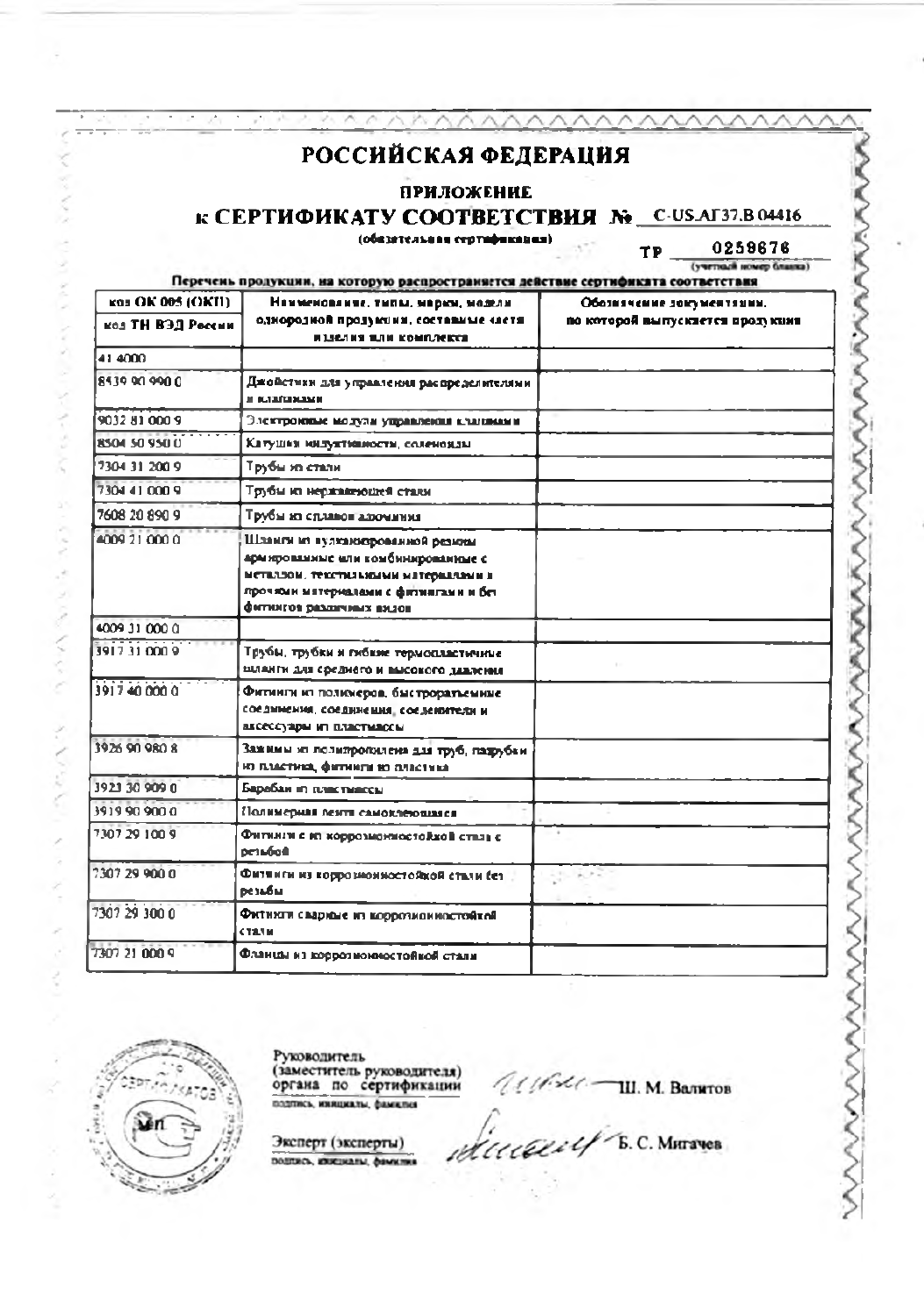#### ПРИЛОЖЕНИЕ

### **К СЕРТИФИКАТУ СООТВЕТСТВИЯ No C-US.AГ37.B.04416**

ハハ

(общительная сертификации)

0259677 **TP** (учетный номер бланка)

NAMA

Перечень продукции, на которую распространнется действие сертификата соответствия

| кол ОК 005 (ОКП)  | Наименование, типы, марки, нодели                                                                                                         | Обозначение документации,        |
|-------------------|-------------------------------------------------------------------------------------------------------------------------------------------|----------------------------------|
| кол ТН ВЭЛ России | ознородной продукули, составные части<br>ИЗЗАЛИЯ ИЛИ КОМПЛАКСА                                                                            | по которой выпускается продукция |
| 41 4000           |                                                                                                                                           |                                  |
| 7307 91 000 0     | Фланцы из черных металлов                                                                                                                 |                                  |
| 7307 99 300 0     | Физинги свариме из черинх металлов                                                                                                        |                                  |
| 7307 99 1000      | Фитинги стальные с петьбой                                                                                                                |                                  |
| 7307999009        | Фитинги стальные без разьбы,<br>быстроразъемные соединения                                                                                |                                  |
| 8481808190        | Шаровые краны                                                                                                                             |                                  |
| 7318 15 8100      | Болты и комплекты из чериых метадлов и<br>коррознонностойкой стали с шестигранной<br>головкой, диаметром более 12 мм, и менее 12.<br>M M. |                                  |
| 7318 16 910 9     | Гайки из черных металлов и<br>коррозионностойкой стали знаметром 12 мм<br>и менее.                                                        |                                  |
| 7318 16 990 0     | Гайти из черных металлов и<br>коррозновностойкой стали диаметром более<br>12 MM                                                           |                                  |
| 7318 22 000 9     | Плябы из черных металлов и<br>коррознонностойкой стали, диаметром более-<br>12 мм. и менее 12 мм                                          |                                  |
| 7318 24 000 9     | Шалюты из черных металлов и<br>коррознонностойкой стали знаметром более.<br>12 мм, и менее 12 мм                                          |                                  |
| 7320 20 890 8     | Пружинная задисти для рукавов.                                                                                                            |                                  |
| 7326 90 980 9     | Хомуты и заглушки для рукавов и труб.                                                                                                     |                                  |
| 7326 90 980 9     | Глуцантели для клатана на стали.                                                                                                          |                                  |
| 7325 09 900 0     | Млинфольды из черных металлов                                                                                                             |                                  |
| 7411 29 000 0     | Трубы и трубан из медиых сплавов медиме                                                                                                   |                                  |
| 7412 20 000 0     | Фитинги для труб или трубок из медями<br>сплавов                                                                                          |                                  |
| 7415 21 000 0     | Уплотипошие шайбы из меди и медиксе<br><b>CIULIAOR</b>                                                                                    |                                  |



**A DE PERSONA DE VA** 

Руководитель

(заместитель руководителя)<br>органа по сертификации подпись, инициалы, фамилия

 $\mathcal{U}/\mathcal{U} = \mathfrak{m}$ . М. Валятов

Эксперт (эксперты) подпись, ихициалы, фамалия

Sinceref - B.C. MATANER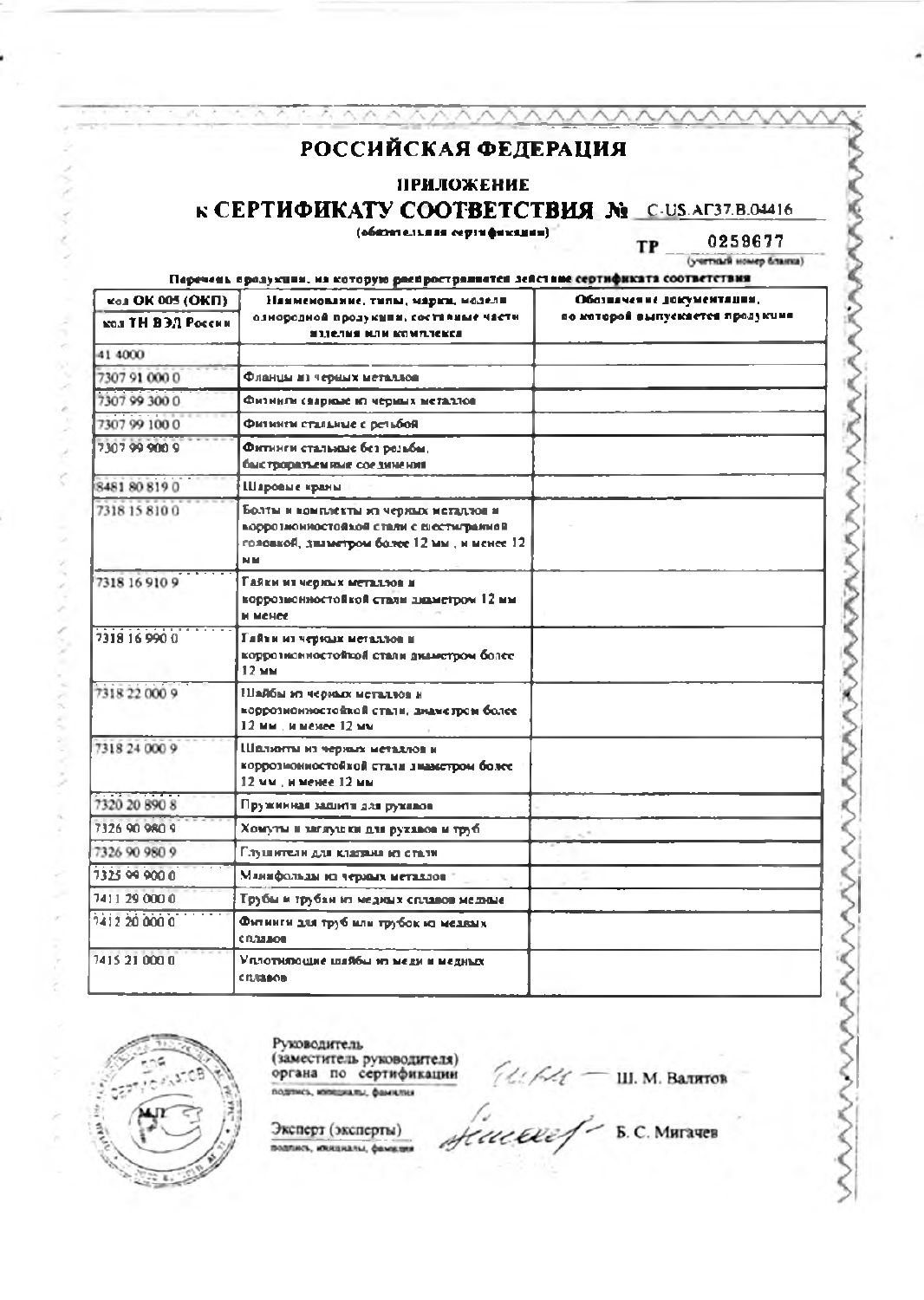# **ПРИЛОЖЕНИЕ**

#### **К СЕРТИФИКАТУ СООТВЕТСТВИЯ № С-US.AГ37.B.04416** (ofentensaas cepindavanas).

0259678 TP

(yermail sover faunce)

Перечень продукции, на которую распространяется действие сертификата соответствия **R03 OK 005 (OKB)** Обозначение документации. Намменования, типы, марки, моделипо которой выпускается прозукция однородной продукции, составные части. **MOJ TH BEE POCCHN** извелия или комплекса 41,4000 3926 90 910 0 Уплотнающие шайбы из синтетических .<br>Материалов и полимеров 2609.00.000.0 Соединения и фитинги из алюмании 4016 93 000 8 Уплотивтеля из вулканизированной резины, хомплекты резиновых уплотнений 8484 90 000 0 .<br>Комплекты уплотивной из резины, пластика и неталла (ремкомплекты для гидродвигателей, гилронилныхров, клаленов, масосов и т д.) 5806 32 900 0 Лента из нейлова с влеевым похрыткем 8481 10 050 0 Комбинированный регулятор давленияфильтр-лубрикатор Инструмент для монтажа и обработии труб. рукалов и фитингов 8203 100000 Инструмент для зачистю, поверхности труб и снятия заусенцев 9017809000 Приспособления для идентификации верьбы. 820411-000.0 Ключи глечиме неразволяме 8203 40 000 0 Устройства трубоотрезные ручные 8205 10 000 0 Монтакимй инструмент для нарезания резьбы 8205 90 000 0 Инструмент для полготовки труб: речка, сбор. при строительных и монтажных работах 8205 70 000 0 Гиски и зажимы для трубомонтами, трубогабы ручкые 8205 70 000 0 Инструмент для развальновим груб. 8206 00 000 0 Комплект ручмых трубогибочных ниструментов 8477809500 Машинки для резки рукавов



 $\mu$ 

Are NAN-APAN A

Руководитель (заместитель руководителя)<br>органа по сертификации подпись, инициалы, фамилия

Эксперт (эксперты) подпись, инициалы, фамилия

 $14$   $4$   $4$   $4$   $-$  Ш. М. Валитов

*Execut E.C. MATANED* 

www.www.www.www.www.ww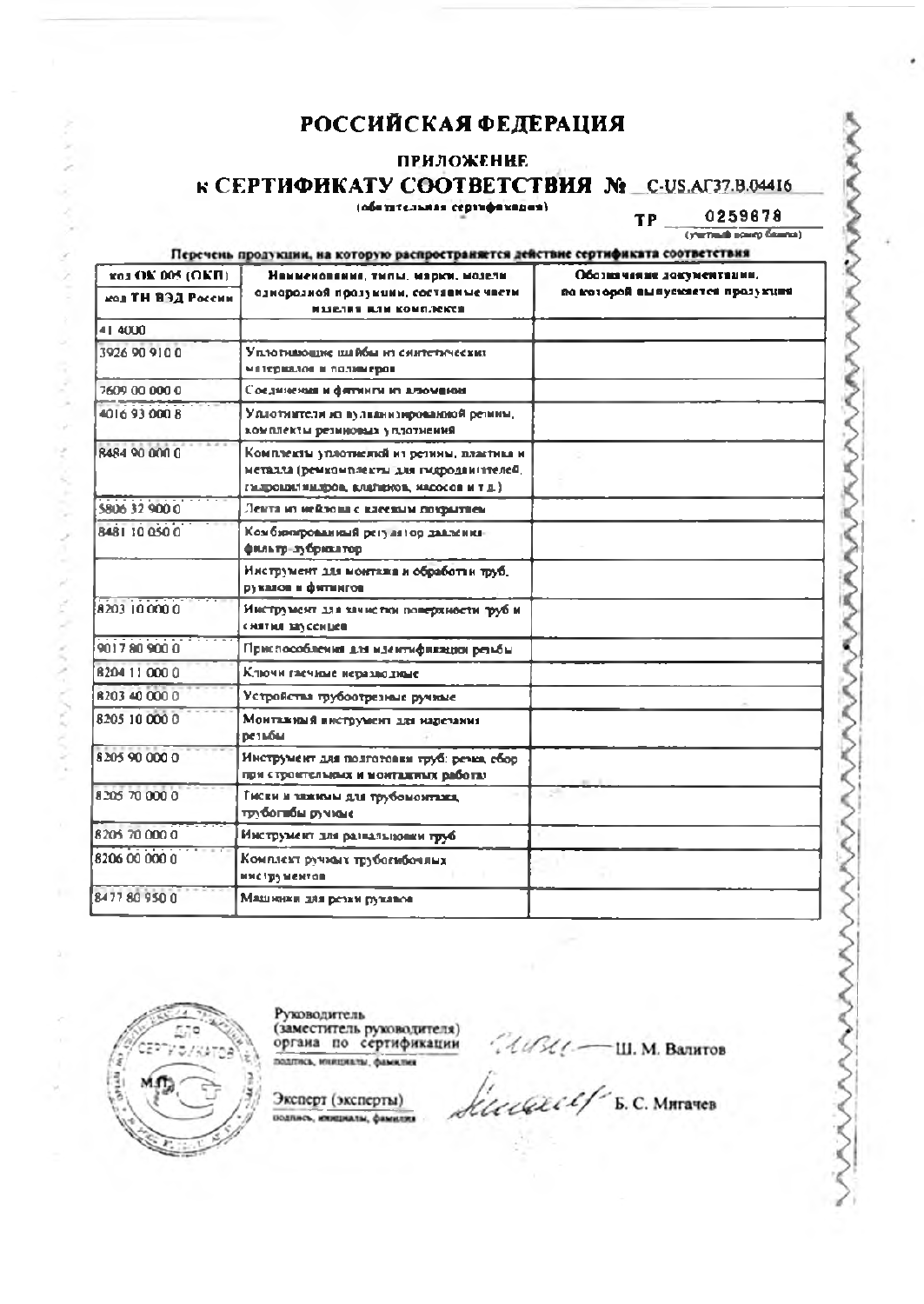| РОССИЙСКАЯ ФЕДЕРАЦИЯ<br><b>ПРИЛОЖЕНИЕ</b><br>к СЕРТИФИКАТУ СООТВЕТСТВИЯ No C-US.AГ37.B.04416<br>(обязательная сертификация).<br>0259679<br>TP.<br>(yernack source filmest)<br>Перечень продукции, на которую распространяется действие сертификита соответствия |                                                                                                                                                                                                                                                                                                                                                                                         |                                                               |
|-----------------------------------------------------------------------------------------------------------------------------------------------------------------------------------------------------------------------------------------------------------------|-----------------------------------------------------------------------------------------------------------------------------------------------------------------------------------------------------------------------------------------------------------------------------------------------------------------------------------------------------------------------------------------|---------------------------------------------------------------|
| K03 OK 005 (OKII)<br>кол ТИ ВЭД России                                                                                                                                                                                                                          | Наименование, гипы, марки, модели<br>однорозной продукции, составные части<br>нізелия мли комплекся                                                                                                                                                                                                                                                                                     | Обозначение документации,<br>ло которой выпускиется прозукими |
| 41 4000                                                                                                                                                                                                                                                         |                                                                                                                                                                                                                                                                                                                                                                                         |                                                               |
| 8477 80 990 0                                                                                                                                                                                                                                                   | Машинки для снятия слоя резины                                                                                                                                                                                                                                                                                                                                                          |                                                               |
|                                                                                                                                                                                                                                                                 | Машинки для мотки рукавов                                                                                                                                                                                                                                                                                                                                                               |                                                               |
|                                                                                                                                                                                                                                                                 | Мяшинки для испытания рукавов                                                                                                                                                                                                                                                                                                                                                           |                                                               |
| 8202 31 000 0                                                                                                                                                                                                                                                   | Полотка стальные для отремом машин                                                                                                                                                                                                                                                                                                                                                      |                                                               |
| 8467 29 900 0                                                                                                                                                                                                                                                   | Машинки для обжития рукалов ручные и с<br><b>ZENTETENSK</b>                                                                                                                                                                                                                                                                                                                             |                                                               |
| 8462 21 100 9                                                                                                                                                                                                                                                   | Машинки для сборки врезных колец и<br>фитингов с ЧПУ                                                                                                                                                                                                                                                                                                                                    |                                                               |
| 8462.29.910.0                                                                                                                                                                                                                                                   | Пресем гидраалические аля оборки времных<br>колец и фитингов                                                                                                                                                                                                                                                                                                                            |                                                               |
| <b>8462.91.900.9</b>                                                                                                                                                                                                                                            | Прессы гидраалические для обжития рукавов                                                                                                                                                                                                                                                                                                                                               |                                                               |
| 8462 10 900 0                                                                                                                                                                                                                                                   | Маранрующие манинки и устройства                                                                                                                                                                                                                                                                                                                                                        |                                                               |
| 8414-20 800.0                                                                                                                                                                                                                                                   | Продувочные устройства для рукавов                                                                                                                                                                                                                                                                                                                                                      |                                                               |
| 8466.94.000.0.                                                                                                                                                                                                                                                  | Запасные части и принадлежности х<br>обжными машинам, пресам : кулачки,<br>ретцы, свёрла, фреты, преходянки, крепления,<br>направляющие, конусы, блови управления,<br>педаль управления, уплотнения, поворотное<br>устройство для удержания и подачи руквая.<br>приспособления для смены инструмента,<br>лампа освещения свето диодина, катушки для<br>хранения рукавов, отрезной диск. |                                                               |



**NAMES OF STRAIN** 

Services and

**CONTACT** 

THE PPC AND

Руководитель<br>(заместитель руководителя)<br>органа по сертификации

 $i$ usu -III. M. Banrtos

Эксперт (эксперты) подпись, инкциалы, фамилия

Б. С. Мигачев

wwwwww

kacaef-